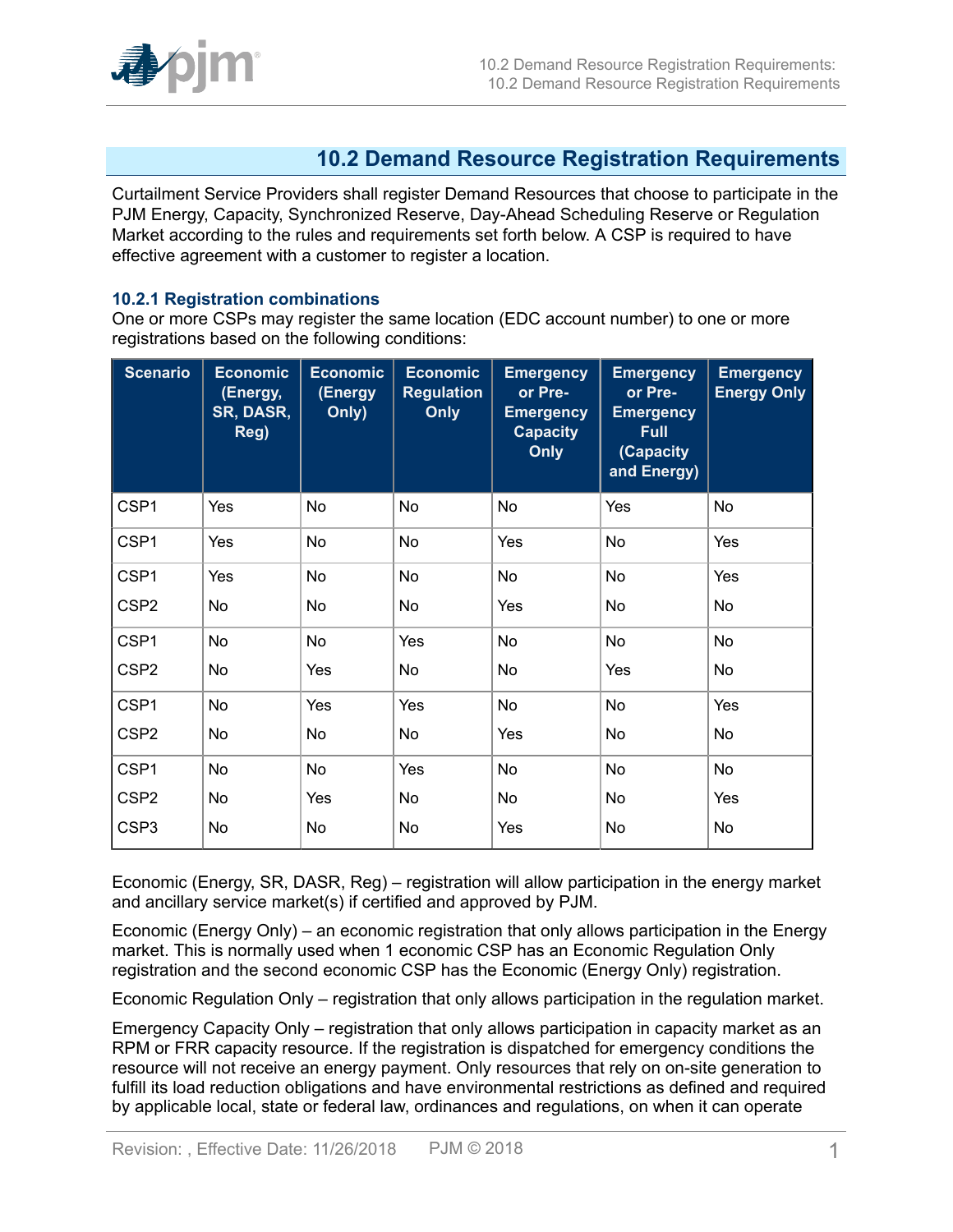

such that it is only permitted to operate if PJM is in emergency conditions may register as Emergency Capacity Only resource.

Pre-Emergency Capacity Only – registration that only allows participation in capacity market as an RPM or FRR capacity resource. If the registration is dispatched for Pre-Emergency conditions the resource will not receive an energy payment.

Emergency Full (Capacity and Energy) – same as Capacity Only registration but receives emergency energy compensation when dispatched for emergency conditions. . Only resources that rely on on-site generation to fulfill its load reduction obligations and have environmental restrictions on when it can operate such that it is only permitted to operate if PJM is in emergency conditions may register as Emergency Full resource.

Pre-Emergency Full (Capacity and Energy) – same as Capacity Only registration but receives emergency energy compensation when dispatched for Pre-Emergency or emergency conditions.

Location that registers with one CSP for Emergency Full or Pre-Emergency Full can register with second CSP only for Economic Regulation-Only

Location that registers with one CSP for Emergency Capacity Only or Pre-Emergency Capacity Only can register with second CSP for:

- Economic (Energy, SR, DASR, Reg) or;
- Economic (Energy Only) and/or;
- Economic Regulation Only

Location that registers with one CSP for Emergency Capacity Only or Pre-Emergency Capacity Only, and with second CSP for Economic Regulation Only, can also register with third CSP for Economic (Energy Only).

A single location may only register as either Pre-Emergency or Emergency resource for the Delivery Year.

## **10.2.2 Curtailment Service Providers**

The following business rules apply to Curtailment Service Providers:

- Prior to participating in the PJM Markets, Curtailment Service Providers must complete a registration in the appropriate PJM eSuite application which identifies the specific location(s) based on the unique EDC account number that will participate and their associated load reduction capability. Curtailment Service Providers shall maintain the accuracy of the registration information provided to PJM for each demand resource and each time the CSP registers the location or extends the registration, the CSP will review all information to ensure it is reasonably accurate and update as necessary. On a periodic basis, PJM may request supporting information from the CSP to verify that the information provided by the CSP is reasonably accurate.
- In order to register demand resources all specific information as defined in the DR Hub User Guide shall be provided including the following:
	- o Business Segment CSPs shall classify locations according to the location's primary purpose or business use. CSP should first determine if the location's business use falls under one of the following primary categories: Hospitals, Industrial /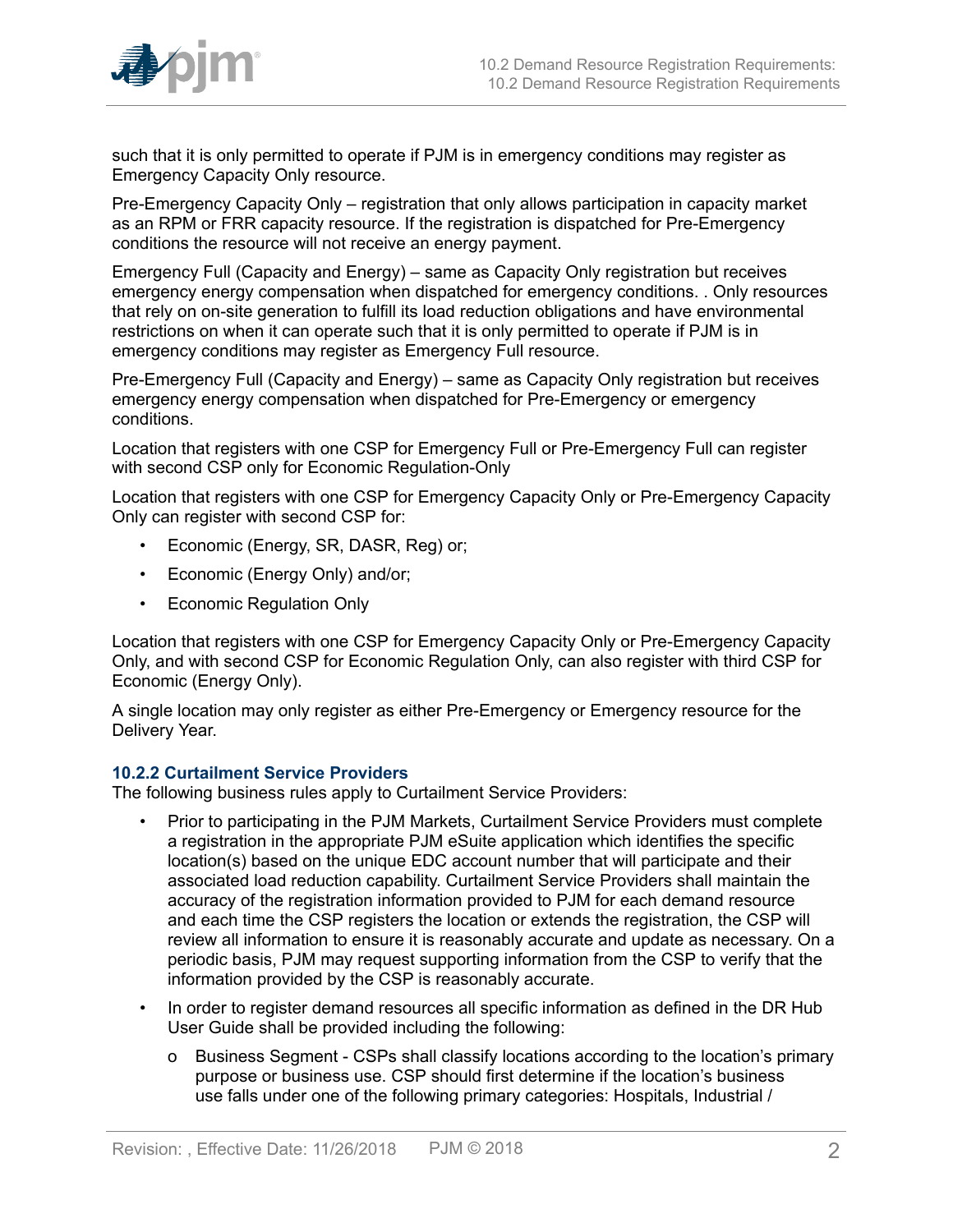

Manufacturing, Office Building, Residential, Retail Service, Correctional Facilities or Schools. In cases where the location does not fit into one of the primary categories the CSP shall select from one of the following categories: "Agriculture, Forestry and Fishing", "Mining", "Transportation, Communications, Electric, Gas and Sanitary Services" or "Services". A description of each category will be included in the appropriate PJM system user guide.

o Load Reduction Method and associated Capability - The CSPs shall provide for each location the load reduction method and the associated load reduction kilowatts capability. Load reduction methods indicate the type of electrical equipment that will be controlled to provide the demand response activity and include: Heating, Ventilation and Air Conditioning (HVAC), Lighting, Refrigeration, Manufacturing, Water Heaters, Batteries, Plug Load and Generation. In cases, where multiple onsite generators are behind the meter, CSPs should report aggregate load reduction capabilities for all generation units.

A Plug Load represents an electronic device that's plugged into a socket, which is not already represented by the methods described above. Examples of Plug Load include IT Peripherals, such as large computers, monitors, printers, routers, copiers and scanners or appliances such as washers, dryers or dishwashers.

The CSP shall provide the load reduction kilowatt capability for each method which represents a reasonable estimate of the location's expected hourly energy load reduction (at the retail meter) that will be performed during a system emergency when wholesale energy prices are high and the resource participates in the wholesale market. The load reduction kilowatts capability may be significantly different than the capacity commitment or the economic energy offered into wholesale market on a daily basis. The load reduction capability should not reflect the entire load for the location unless the location expects to reduce all loads during a PJM emergency when participating in the wholesale capacity and/or energy market. If Generation will be used to reduce all of the load at the location and the location will reduce load with other load reduction methods then the Generation load reduction capability should reflect the expected load after the other load reduction methods have been deployed (this will allow the sum of each load reduction method capability to reflect the total load reduction capability for the location).

The CSP shall report the following generation attributes for each generation unit at the location. Only locations with on-site generation that will be used to provide the load reduction and have environmental restrictions as defined and required by applicable local, state or federal law, ordinances and regulations that require emergency conditions to operate may qualify as an Emergency Demand Resource.

On-Site Generator Type - CSPs shall provide PJM with the type of on-site generation used for load reduction. On-Site Generator types are: Internal Combustion Engine, Combustion Turbines, Steam Engines and Cogeneration units (this also include Central Heat and Power units).

Generator Fuel Type - Locations that use generators, in whole or in part as a load reduction method shall provide PJM with the primary fuel type used for each generator which includes: Coal, Diesel, Natural Gas, Oil, Gasoline, Kerosene, Propane, Wood, Landfill Gases and Waste products. In cases where the on-site generator has a mixed fuel type, CSPs should report on the primary fuel source as the on-site generator fuel type.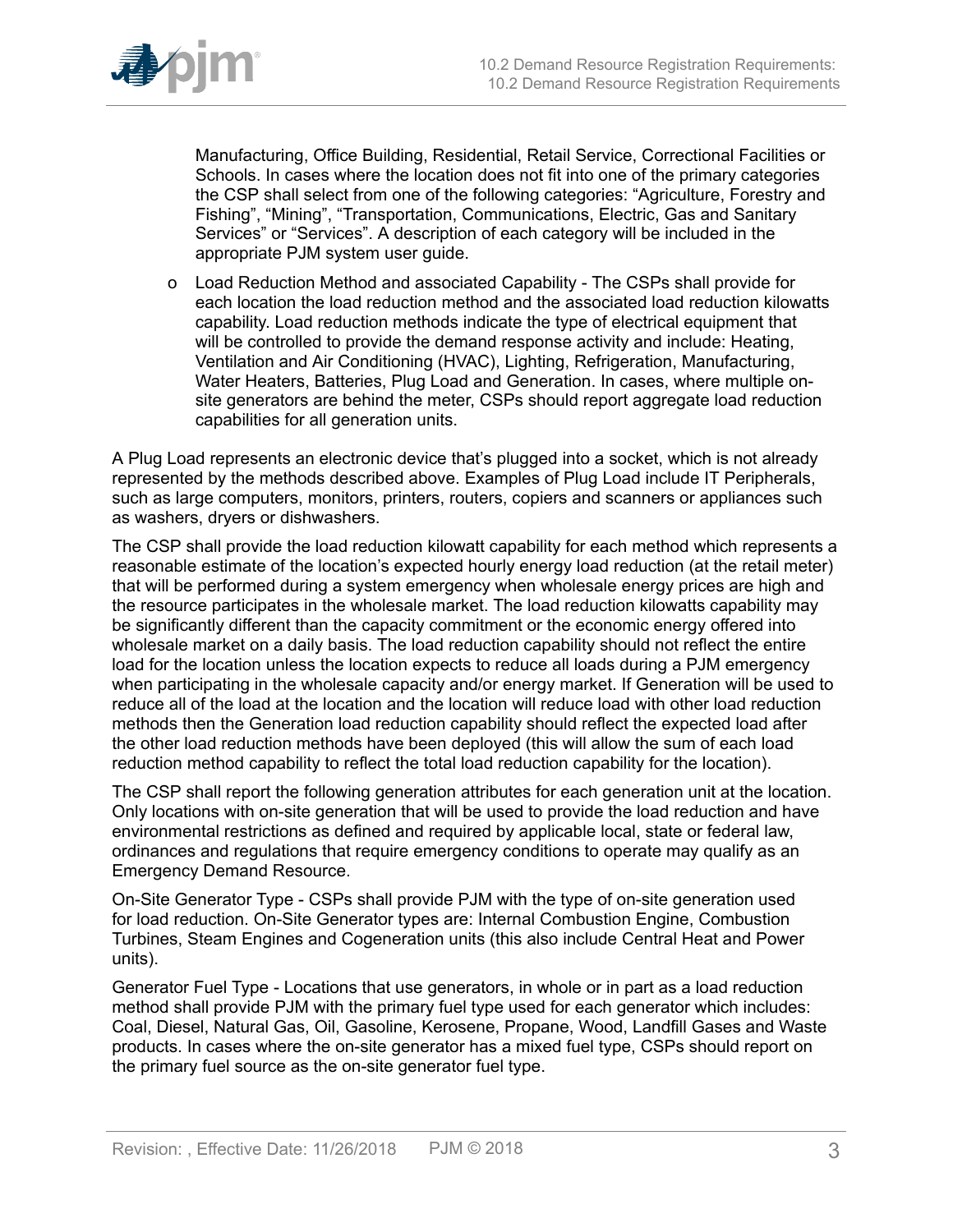

Generator Vintage - The year the generator was built (included on nameplate). If you do not know the exact year the CSP should use reasonable estimate.

Generator Retrofit Year - If the generator was retrofit for pollution control equipment please include the year of the retrofit or a reasonable estimate of year if specific year is not available

Nameplate Capacity - MW rated capacity for the generator

Permit Status - The current status of environmental permits for the generator where:

- "Available" indicates that the CSP represents to PJM that the end-use customer generator has all the Local, State and Federal permits required to operate in the PJM Market as a demand response resource. Unless notified otherwise, the Office of the Interconnection shall deem such representation applies to each time the On-Site Generator is used to reduce demand to participate in the PJM markets and that the On-Site Generator is being operated consistent with all applicable permits.
- "Not Available" indicates that the CSP represents to PJM that the end-use customer generator does not have the required Local, State and Federal permits required to operate in the PJM Market as a demand response resource. The CSP shall enter a load reduction value of zero, until all required permits become available.
- "Permit Application in Progress" indicates that the CSP represents to PJM that one or more of the required Local, State and/or Federal permits for the end-use customer generator are pending and are expected to be received prior to the effective date of registration. CSP will terminate the registration, if the on-site generator is the only source for the demand response activity, and update the status if necessary permits are not received prior to such end-use customer generator's registration effective date.
- "Not Applicable" indicates that the CSP represents to PJM that one or more of the Local, State and/or Federal permits for the end-use customer generator are not required for generator to participate as a demand resource and all other necessary permission from appropriate Local, State and Federal environmental agencies has been received.
- Permit Type The permit type indicates whether on-site generators can run during emergency or non-emergency conditions:
	- o "Emergency Only" An "Emergency Only" permit type indicates that the on-site Generator has the Local, State and Federal permits required to operate in the PJM Market as a demand response resource during grid emergency conditions. This also indicates that such location may qualify as Emergency resource instead of being a Pre-Emergency resource.
	- o "Non-Emergency" A "Non-Emergency" permit type indicates that the on-site Generator has the Local, State and Federal permits required to operate in the PJM Market as a demand response resource during emergency and non-emergency grid conditions.

Interconnection Type – The CSP will indicate if the generator is interconnected to allow injections onto the transmission and distribution system. The CSP will designate as: "none", "ISA", "WMPA", "NEM", "PURPA QF" or other category as necessary. If ISA, WMPA, or PURPA QF then CSP will also provide the appropriate PJM reference to the generator and the associated amount of injection rights.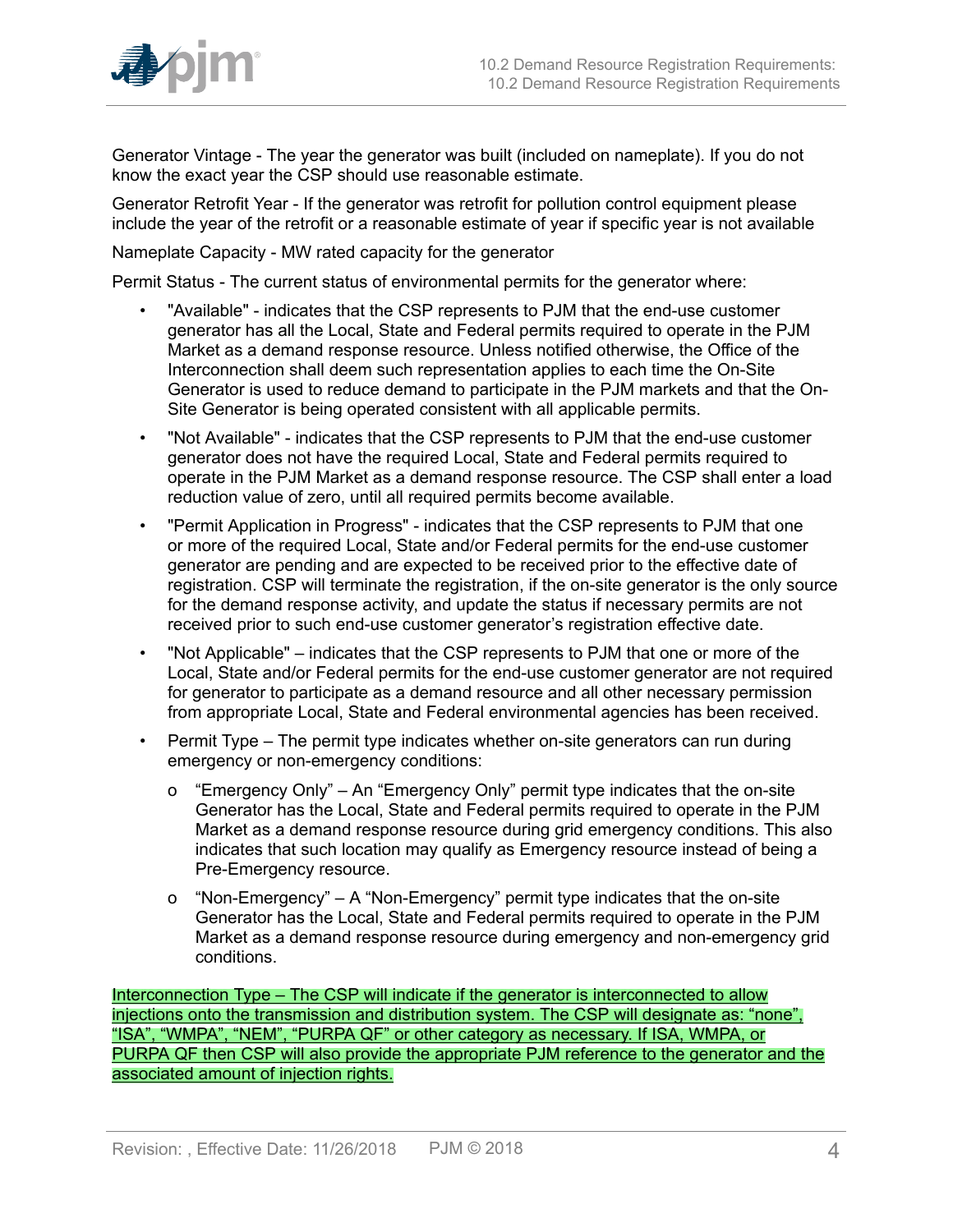

- Economic registration must have the same EDC, LSE, Transmission zone and Pricing point where each location is defined as a unique EDC account number and may be included on the registration subject to aggregation rules in this manual. Emergency registrations, Economic Regulation Only registrations, and Economic registrations for Residential customers that do not participate in the Day-Ahead Market must have the same EDC and Transmission zone.
- If CSP has Economic Regulation Only registration then Economic registration will only allow same location(s) to participate in energy market ("Economic (Energy Only)" in chart above) and they will not be permitted to participate in the SR or DASR market.
- If CSP has Economic registration with any certified ancillary service (SR, DASR or Reg) then Economic Regulation Only registration may not be submitted.
- Econ Regulation Only CSP must be able to manage regulation for location whether or not the location has been called to provide capacity during an emergency or preemergency situation or is providing a load reduction as an economic resource in the energy market.
- Economic demand resource registration may be associated with a dispatch group. The dispatch group will allow the Curtailment Service Provider to have one real time or Day-Ahead energy market bid for the entire dispatch group.
- The dispatch group must have the registrations with the same Transmission Zone and energy market pricing point.
- Registrations that participate in ancillary service markets will not be permitted to use a dispatch group unless approved by PJM.
- Registration cannot be in a dispatch group and as a standalone registration. This will ensure that each registration is only available to bid once in the market and avoid duplications.
- Registrations must be confirmed before they may be added to a dispatch group.
- Registration that clears in Day-Ahead market is not allowed to be assigned to dispatch group on same day it cleared in Day-Ahead market. If CSP does try to assign to dispatch group on such day then PJM will remove (because this may create conflict between single registration that cleared in Day-Ahead market and dispatch group that may be dispatched in real time market for same Operating Day).
- The CSP is responsible for ensuring that at least 1 registration is in a dispatch group when bid in the Day-Ahead or Real Time energy market through the appropriate PJM system.
- Demand resources may be registered simultaneously as Economic Load Response Resources and Emergency or Pre-Emergency Load Response Resources.
- Demand resources may switch CSPs. The CSP registering the switching Demand resource shall provide PJM with the registration information of the resource. Registrations may only be submitted when there is an effective contract with the customer for the term and product on the registration. CSP will check their records to ensure they have an effective contract to support the registration and contact customer as appropriate before they submit the registration. PJM will treat the switching as a new registration. If the current registration is a full emergency or full Pre-Emergency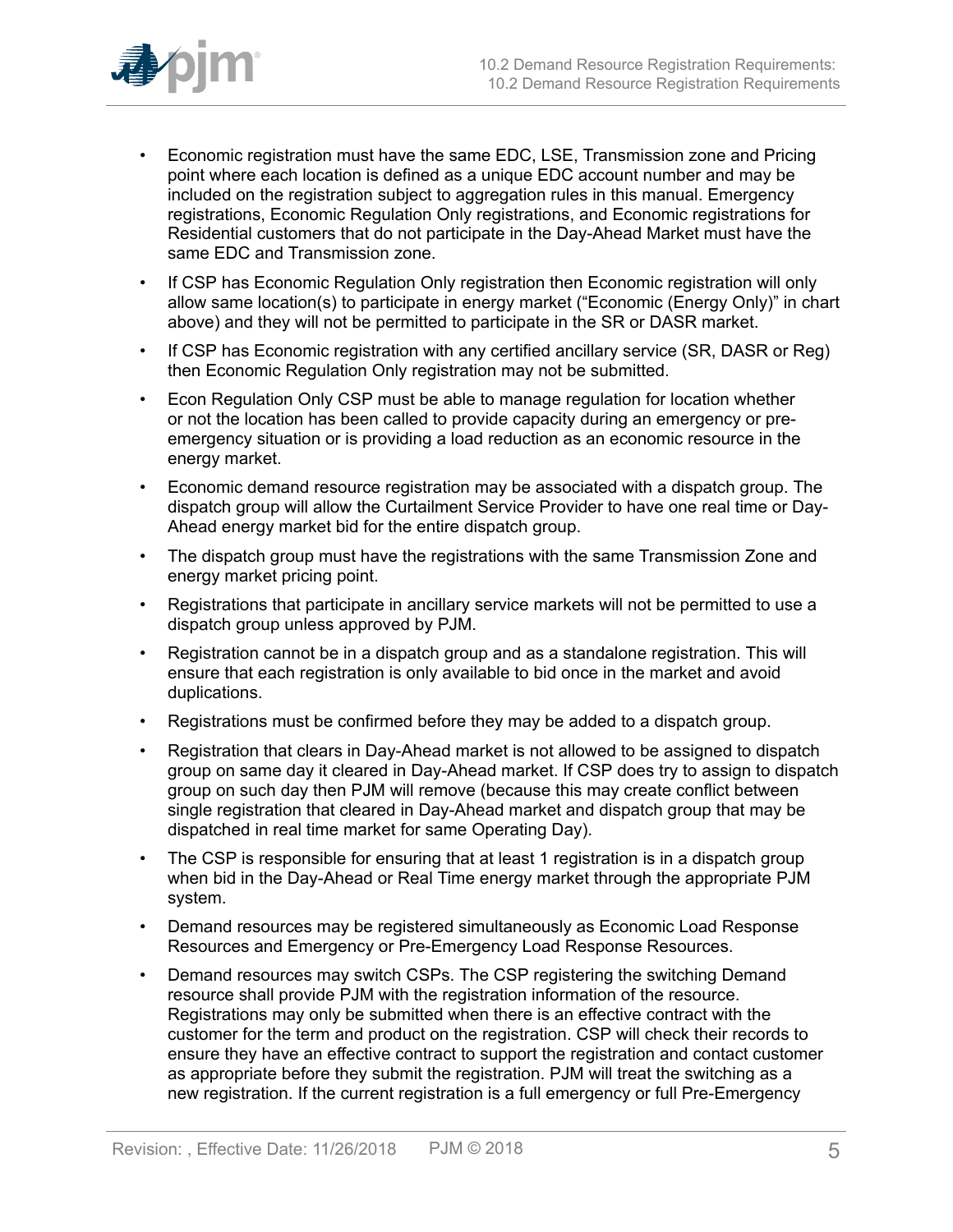

registration and the Delivery Year has begun, the new registration will be denied. Both new and current CSPs will be notified by PJM of the switch and will be given 5 business days to affirm they have a valid contract with the end-use customer for the term and product as included on their registration and notify PJM through the appropriate system that the customer has affirmed the contract. After 5 business days, if only one CSP has affirmed their registration in the appropriate PJM system, that CSP's registration will continue and the other registration will be terminated as soon as possible. If both CSPs have affirmed their registration, both registrations will be terminated as soon as possible. In order to accommodate day-ahead load response the switch or termination will become effective at 0001of the third business day after the previous registration is terminated or deemed terminated by PJM. The previous registration will remain active for the sole purpose of settlement of load reductions that occurred before the switch became effective.

- Demand Resource intending to run an On-Site Generator in support of local load represents to PJM that it holds all applicable environmental and use permits for running those generators by submitting a registration. Continuing participation will be deemed as a continuing representation by the owner that each time its On-Site Generator is run it complies with all applicable permits, including any emissions, run-time limit or other constraint on plant operations that may be imposed by such permits.
- CSPs with an On-Site Generator with interconnection rights to participate in the wholesale markets with injections onto the grid through an ISA or WMPA shall:
	- o inform PJM that the On-Site Generator will participate as DR to offset load through existing DR market rules and participate as generation resource with injections as defined by generation market rules,
	- o Install and maintain telemetry at the point of interconnection and the On-Site Generator, and as outlined in Manual 14D.
	- o Request CBL review if generator will participate as an Economic DR resource in the energy market. This is to ensure the load reductions from the On-Site Generator can be quantified separately from generator injections onto the grid. Load reductions done in order to inject power onto the grid are considered part of normal operations and therefore not eligible for Economic DR settlements.
	- o Manage the DR offers to reduce load and/or Generation offers to inject power in the wholesale markets based on the actual generator capability. CSP will make sure that the total offer amount for the modelled resources will not exceed the capability for the generator. All regulation offers will be made through the DR modelled resource or as otherwise approved by PJM.
- To assist CSPs in obtaining the electric usage information of the end-use customer the following Customer Usage Information Authorization form has been developed.
- A Curtailment Service Provider shall not submit a request to be an Emergency resource (instead of Pre-Emergency) unless it has done its due diligence to confirm that the Demand Resource meets the requirements and has obtained from the end-use customer documentation supporting the exception request. The Curtailment Service Provider shall provide the Office of the Interconnection with a copy of such supporting documentation within three (3) business days of a request therefor. Failure to provide such supporting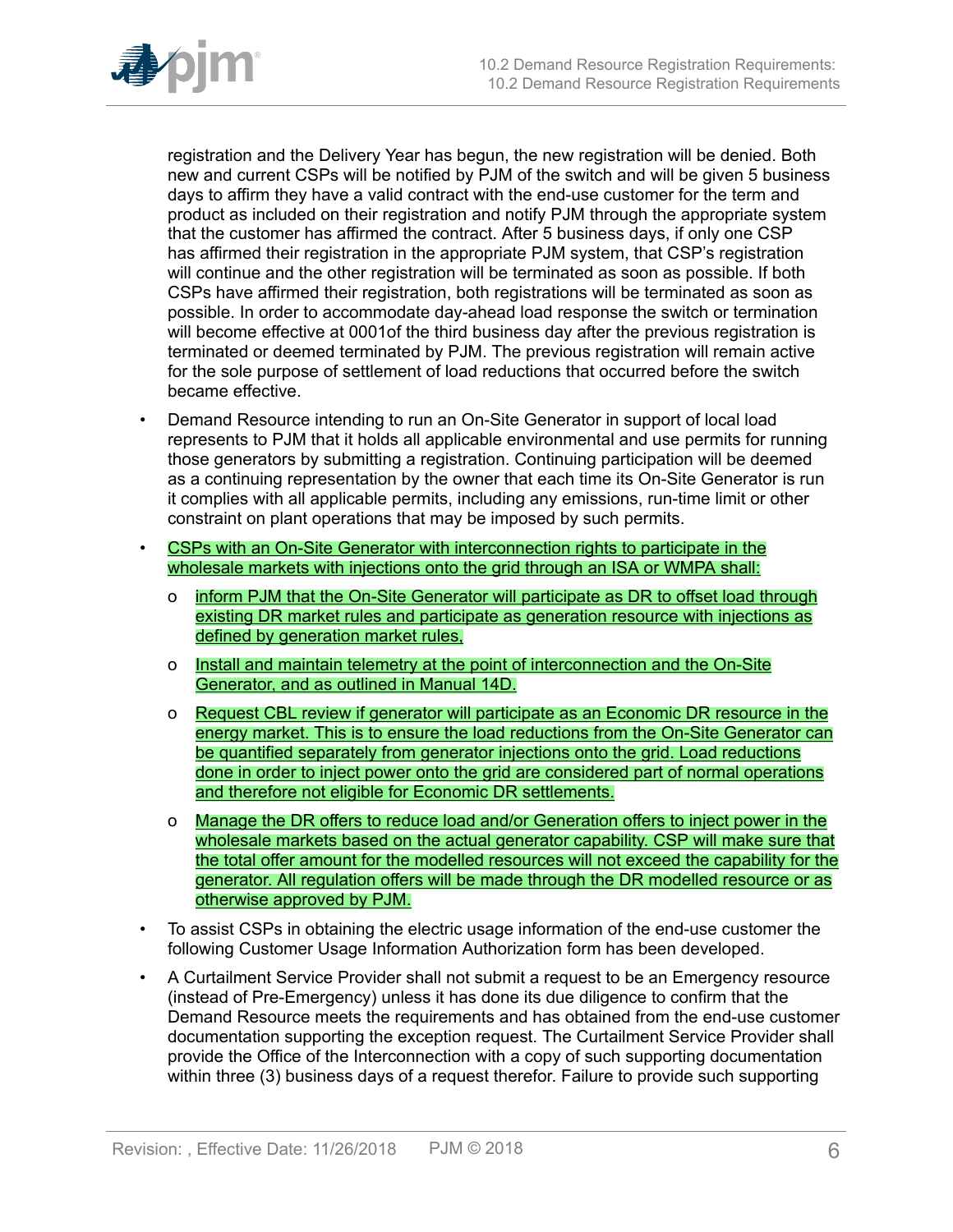

documentation by the deadline shall result in the Demand Resource being classified as a Pre-Emergency resource.



## **Customer Usage Information Authorization**

#### **for PJM Load Response Programs ("Authorization")**

\_\_\_\_\_\_\_\_\_\_\_\_\_\_\_\_\_\_\_\_ , the end-use customer, ("Customer") hereby authorizes \_\_\_\_\_\_, and \_\_\_\_\_\_\_\_\_\_\_\_\_\_\_\_\_\_\_\_, its electric distribution company(ies) ("EDCs"), to release its electric usage information, including hourly or sub-hourly usage history (kWh/kW), EDC loss factors, and peak load contribution assignments for the current delivery year and the upcoming delivery year, if known, to \_\_\_\_\_\_\_\_\_\_\_\_\_\_\_\_\_\_\_, the curtail service provider ("CSP"), which has been or may be retained by Customer to act on its behalf in the PJM Load Response Programs. Customer's EDCs and end-use sites are identified on Attachment A-1 and A-2 hereto, which are incorporated herein by reference.

1. Customer's contact information for purposes of its participation in the PJM Load Response Programs is as follows:

Customer Name: \_\_\_\_\_\_\_\_\_\_\_\_\_\_\_\_\_\_\_\_\_\_\_\_\_\_\_\_\_\_\_\_\_\_\_\_\_\_\_\_\_

Contact Person: \_\_\_\_\_\_\_\_\_\_\_\_\_\_\_\_\_\_\_\_\_\_\_\_\_\_\_\_\_\_\_\_\_\_\_\_\_\_\_\_\_\_

\_\_\_\_\_\_\_\_\_\_\_\_\_\_\_\_\_\_\_\_\_\_\_\_\_\_\_\_\_\_\_\_\_\_\_\_\_\_\_\_\_

Mailing Address: \_\_\_\_\_\_\_\_\_\_\_\_\_\_\_\_\_\_\_\_\_\_\_\_\_\_\_\_\_\_\_\_\_\_\_\_\_\_\_\_\_

City State Zip Code

Telephone Number: \_\_\_\_\_\_\_\_\_\_\_\_\_\_\_\_\_\_\_\_\_\_\_\_\_\_\_\_\_\_\_\_\_\_\_\_\_\_\_

Fax Number: \_\_\_\_\_\_\_\_\_\_\_\_\_\_\_\_\_\_\_\_\_\_\_\_\_\_\_\_\_\_\_\_\_\_\_\_\_\_\_\_\_\_\_\_

Contact Person's Email Address:

2. Customer hereby advises CSP that it deems the information obtained pursuant to this Authorization to be confidential and therefore requests that such information not be divulged to any third party, except as required to participate in the PJM Load Response Programs.

3. This Authorization shall terminate as follows (mark ONE of the options below):

\_\_\_\_ This Authorization shall be perpetual and shall not terminate unless written notice is provided to CSP at least \_\_\_\_ days in advance.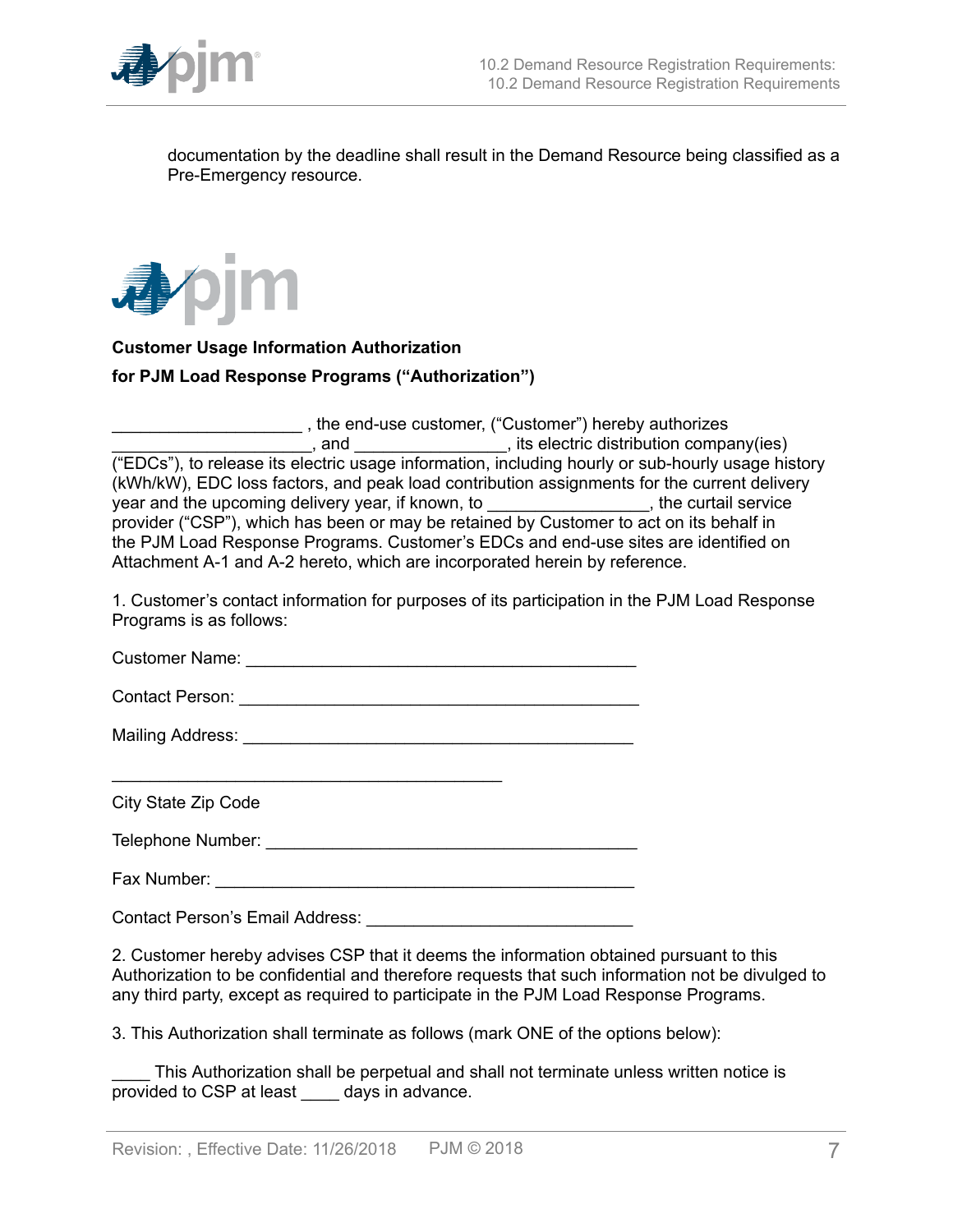

This Authorization shall automatically terminate on This Authorization shall automatically terminate on further notice to CSP being required.

4. I understand that termination of this Authorization will not affect any action that CSP took in reliance on this Authorization before it automatically terminated or before CSP received Customer's written notice of termination.

5. The undersigned affirms that he/she has authority to execute this Authorization on behalf of Customer.

IN WITNESS WHEREOF, Customer executes this Authorization to be effective as of the date written below.

Customer: \_\_\_\_\_\_\_\_\_\_\_\_\_\_\_\_\_\_\_\_\_\_\_\_\_\_\_\_\_

\_\_\_\_\_\_\_\_\_\_\_\_\_\_\_\_\_\_\_\_\_\_\_\_\_\_\_\_\_\_\_\_\_\_\_\_\_\_

\_\_\_\_\_\_\_\_\_\_\_\_\_\_\_\_\_\_\_\_\_\_\_\_\_\_\_\_\_\_\_\_\_\_\_\_\_\_

\_\_\_\_\_\_\_\_\_\_\_\_\_\_\_\_\_\_\_\_\_\_\_\_\_\_\_\_\_\_\_\_\_\_\_\_\_\_

 $\mathsf{By:}$ 

Print Name

**Title** 

**Signature** 

Date

ATTACHMENT A–1

LIST OF SITES FOR WHICH EDC, \_\_\_\_\_\_\_\_\_\_\_\_\_\_\_\_\_\_\_\_\_\_\_\_\_\_\_\_\_\_\_\_\_\_\_, HAS AUTHORIZATION TO PROVIDE ELECTRIC USAGE INFORMATION TO CSP

Account Number(s):

Service Address:

Account Number(s):

Service Address:

Account Number(s):

Service Address: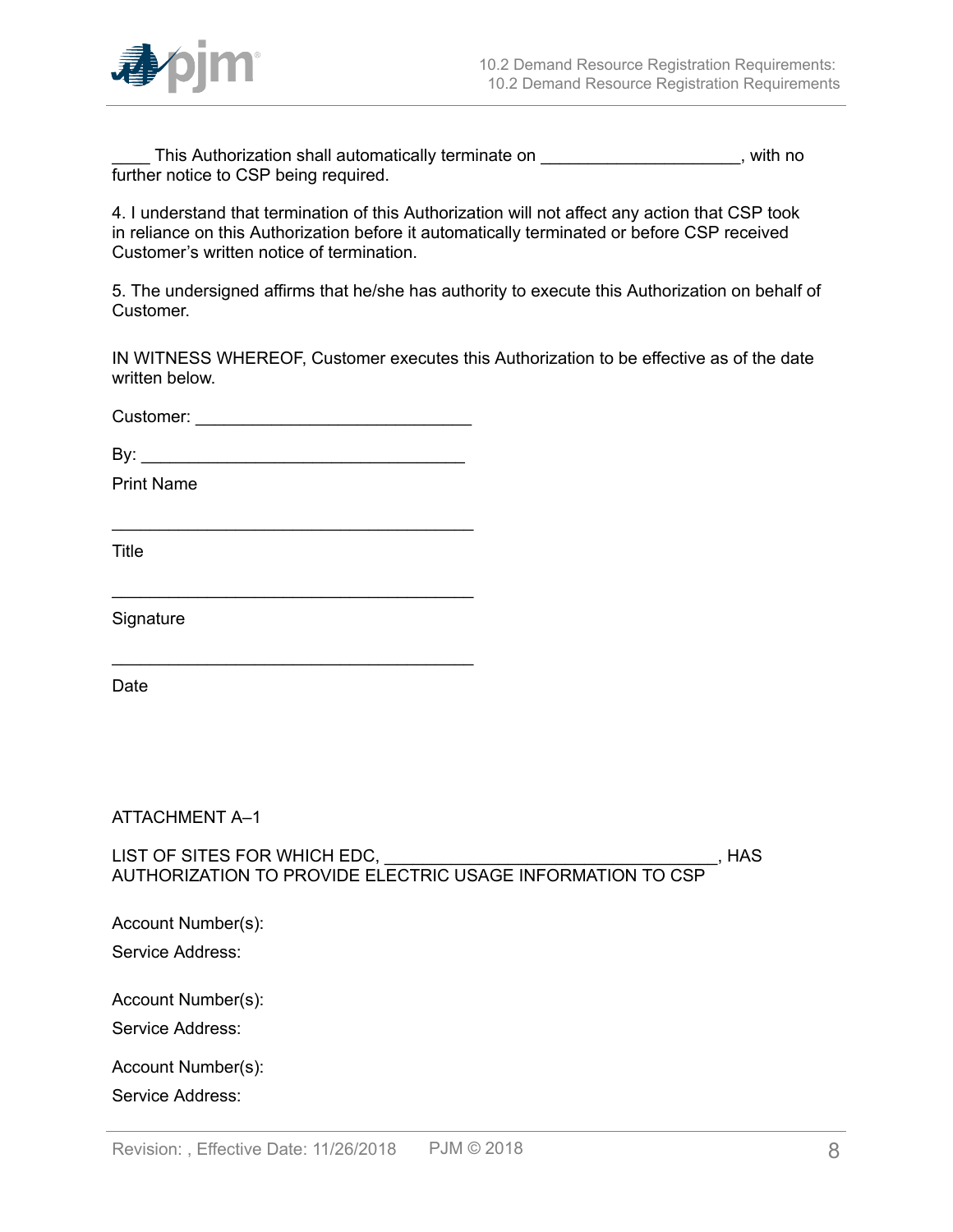

Account Number(s):

Service Address:

# **10.2.3 PJM Activities**

The following business rules apply to PJM activities:

- PJM will, as necessary, propose or determine an alternative CBL calculation together with supporting analysis. The process for determining an alternative CBL is set forth below.
- PJM will confirm with the appropriate Load Serving Entity (LSE) and Electric Distribution Company (EDC) whether the load reduction is under other contractual obligations. (The EDC and LSE have ten (10) business days to respond or PJM assumes acceptance.)
- Other contractual obligations may not preclude participation, but may require special consideration by PJM such that appropriate settlements are made within the confines of the existing contract.
- PJM will inform the CSP, EDC and LSE of the demand resource's acceptance into the program as appropriate.
- PJM will create LSE negative DEC bids for DR that clears in DA market for dispatch group based on registration DR load reduction capability. PJM will create LSE negative DEC bids for DR that clears in DA market for registrations based on amount that cleared in DA market.

# **10.2.4 Electric Distribution Company ("EDC") and Load Serving Entity ("LSE") activities**

EDC will have 10 business days to review the all registrations and verify the EDC account number, Zone, Pricing point, Line losses, existence of EDC interval meter if applicable, accuracy of peak load contribution (PLC), and whether or not the customer may or may not participate based on the Relevant Electric Retail Regulatory Authority orders, ordinances or resolutions. If the information provided by the CSP is incorrect the EDC may deny the registration. Once the registration is denied the CSP may correct the inaccurate information and resubmit the registration only to the EDC, as appropriate.

LSE will have 10 business days to review registrations except the Emergency registration and Economic Regulation Only registration and verify whether or not the customer may or may not participate based on the Relevant Electric Retail Regulatory Authority orders, ordinances or resolutions. LSE will also review registration to determine if the load reductions for the location(s) are subject to an LSE contractual obligation. If the information provided by the CSP is incorrect the LSE may deny the registration. Once the registration is denied the CSP may correct the inaccurate information and resubmit the registration only to the LSE, as appropriate.